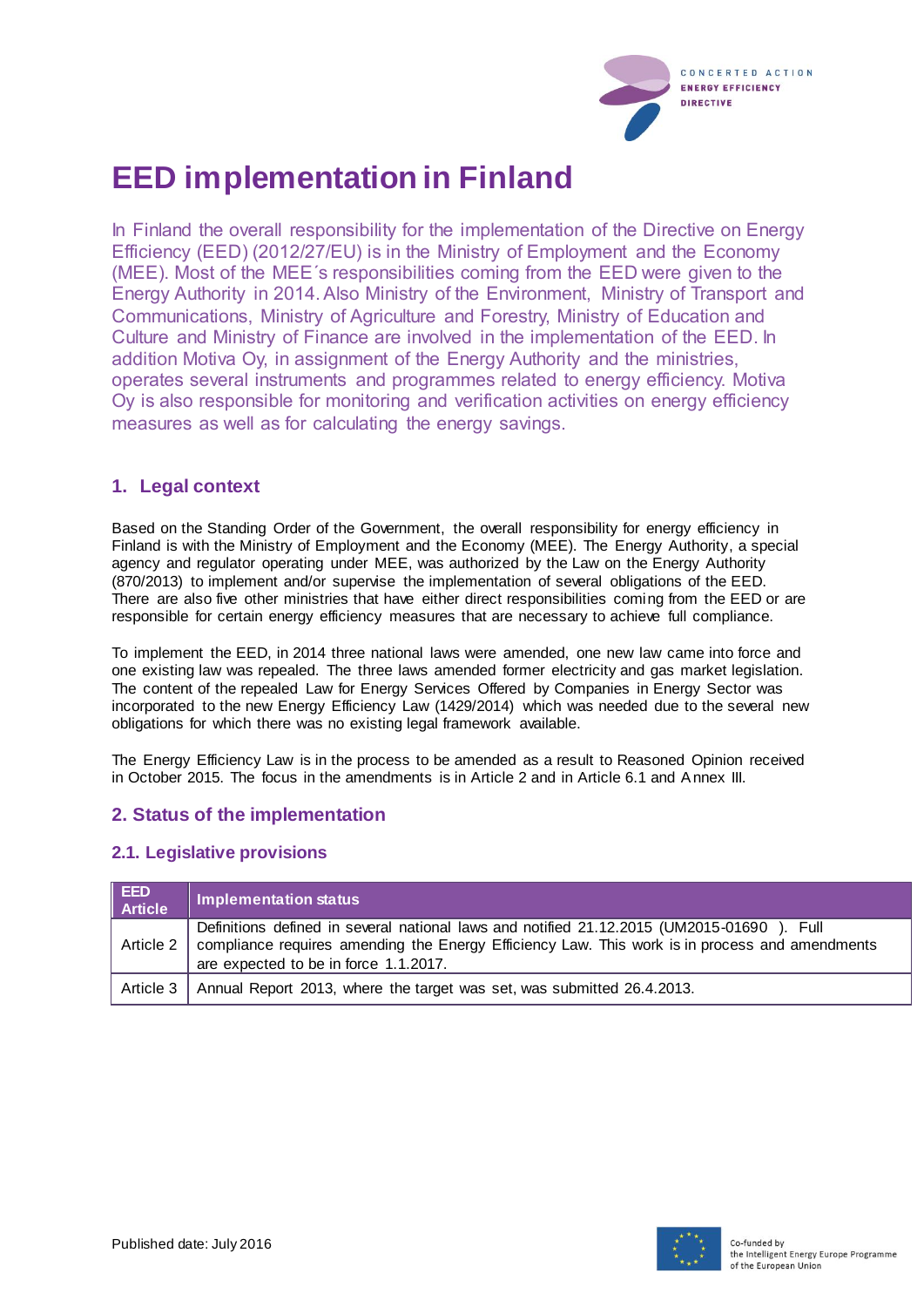

| <b>EED</b><br><b>Article</b> | <b>Implementation status</b>                                                                                                                                                                                                                                                                                                                                                                                                                                                                                                                                                                                                                                                                                                                                                                                                                                                                                                                                                                                                                                                                                                                                                                                                                                                          |
|------------------------------|---------------------------------------------------------------------------------------------------------------------------------------------------------------------------------------------------------------------------------------------------------------------------------------------------------------------------------------------------------------------------------------------------------------------------------------------------------------------------------------------------------------------------------------------------------------------------------------------------------------------------------------------------------------------------------------------------------------------------------------------------------------------------------------------------------------------------------------------------------------------------------------------------------------------------------------------------------------------------------------------------------------------------------------------------------------------------------------------------------------------------------------------------------------------------------------------------------------------------------------------------------------------------------------|
| Article 4                    | Article 4 of the EED requires Member States to establish a long-term strategy for the renovation of<br>buildings. Article 4 Strategy was submitted as Annex 5 in the NEEAP-3 (the1 <sup>st</sup> EED NEEAP) 29 <sup>th</sup> April<br>2014. https://ec.europa.eu/energy/sites/ener/files/documents/2014 neeap fi finland.pdf (Unofficial<br>unchecked translation by the COM<br>http://ec.europa.eu/energy/sites/ener/files/documents/NEEAPFinland en2014.pdf)<br>In the JRC - Synthesis report on the assessment of MS's building renovation strategies the FI strategy<br>was assessed almost fully compliant with the requirements a) to e). Only regarding the part "Cost-<br>effectiveness approaches of renovations - Art 4 (b)" some more details to which type of buildings<br>these requirements are addressed were proposed.<br>Finland already, based on the implementation of the EPBD, has tight and extensive energy EE<br>requirements for building renovations subject to construction licence. The aim of the renovation<br>strategy is thus especially instead of new requirements to find out means to activate and include<br>systematically EE improvements in residential and service sector building renovations both in public<br>and private service sector. |
| Article 5                    | Finland has opted for an alternative approach 5(6) for implementation. Notification submitted<br>18.12.2013 http://ec.europa.eu/energy/sites/ener/files/documents/2013 fi eed article5 fi.pdf.<br>(Unofficial unchecked translation by the COM)<br>http://ec.europa.eu/energy/sites/ener/files/documents/2013 fi eed article5 en.pdf)<br>Eight alternative measures are listed. No legislation.                                                                                                                                                                                                                                                                                                                                                                                                                                                                                                                                                                                                                                                                                                                                                                                                                                                                                       |
| Article 6                    | Government Decision-in-Principle on the promotion of sustainable environmental and energy solutions<br>(Cleantech solutions) in public procurement (13.6.2013) cover some of Article 6 obligations. Voluntary<br>Energy Efficiency Agreements comply fully with 6(3). Full compliance requires amendments to the<br>Energy Efficiency Law. This work is in process and amendments are expected to be in force 1.1.2017.                                                                                                                                                                                                                                                                                                                                                                                                                                                                                                                                                                                                                                                                                                                                                                                                                                                               |
| Article 7                    | Finland has opted alternative measures for implementation. National Energy Efficiency Programme<br>was submitted 5.12.2013 and complemented 31.1.2014<br>https://ec.europa.eu/energy/sites/ener/files/documents/FI_Updated%20Art.%207%20notification%201<br>40605 2.pdf. (Unofficial unchecked translation by the COM regarding the original 5.12.2013 version<br>http://ec.europa.eu/energy/sites/ener/files/documents/article7 en finland.pdf). An updated Article 7<br>notification (mainly complements and corrections to the Annexes) was delivered as an Annex in<br>5.6.2014 EED notification. National Energy Efficiency Programme includes eight policy measures. No<br>legislation.                                                                                                                                                                                                                                                                                                                                                                                                                                                                                                                                                                                         |
| Article 8                    | Finland's ongoing Energy Audit Program complies with Article 8(1). National minimum requirements<br>based on Annex VI and implementation of mandatory energy audits were transposed by the new<br>Energy Efficiency Law http://www.finlex.fi/fi/laki/alkup/2014/20141429 and its two accompanying<br>decrees https://www.energiavirasto.fi/documents/10191/0/Energiakatselmukset/62235779-65c1-43c1-<br>8225-6dcae2a12d81 and<br>https://www.energiavirasto.fi/documents/10191/0/Energiakatselmukset /b4a3024c-aeaa-4a87-a97f-<br>825b33da8ff2 . The Energy Authority has a web page related to both voluntary and mandatory energy<br>audits https://www.energiavirasto.fi/energiakatselmustoiminta. Energy Authority has commissioned<br>Motiva to operate the Energy Audit Programme for SMEs and municipalities.<br>http://www.motiva.fi/toimialueet/energiakatselmustoiminta.                                                                                                                                                                                                                                                                                                                                                                                                    |
| Article 9                    | Some amendments were conducted to existing legislation<br>http://www.finlex.fi/fi/laki/alkup/2009/20091211, http://www.finlex.fi/fi/laki/alkup/2013/20130590,<br>http://www.finlex.fi/fi/laki/alkup/2009/20090066, http://www.finlex.fi/fi/laki/ajantasa/1999/19990132<br>with<br>revision in http://www.finlex.fi/fi/laki/alkup/2008/20081129. In addition some new provisions were<br>included in the new Energy Efficiency Law http://www.finlex.fi/fi/laki/alkup/2014/20141429 to reach full<br>compliance with EED. A study on the cost-effectiveness of individual metering in multi-purpose/multi-<br>apartment buildings was been carried out in 2013, as requested by 9(3).<br>https://www.tem.fi/files/38260/EED lammonkulutuksen mittaus 19 11 2013 nettiversio.pdf.                                                                                                                                                                                                                                                                                                                                                                                                                                                                                                       |
| Article<br>10 and<br>11      | Provisions regarding billing and billing information were moved from existing legislation (Law for<br>Energy Services Offered by Companies in Energy Sector). Provisions regarding district heating were<br>included into the Energy Efficiency Law http://www.finlex.fi/fi/laki/alkup/2014/20141429 to achieve full<br>compliance with EED.                                                                                                                                                                                                                                                                                                                                                                                                                                                                                                                                                                                                                                                                                                                                                                                                                                                                                                                                          |

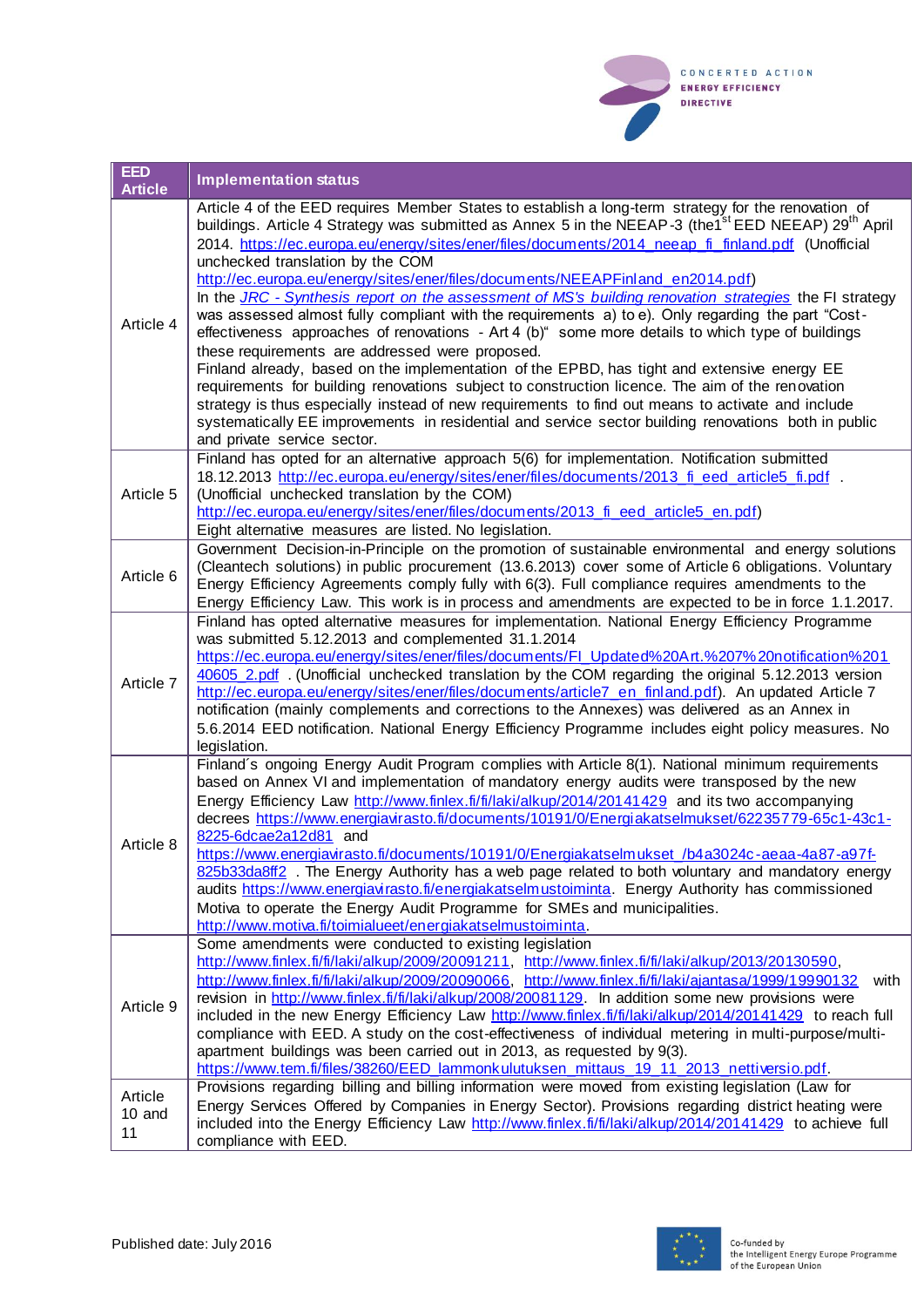

| <b>EED</b><br><b>Article</b> | <b>Implementation status</b>                                                                                                                                                                                                                                                                                                                                                                                                                                                                                                                                                                                                                                                                                                                                                                                                                                                                                                               |
|------------------------------|--------------------------------------------------------------------------------------------------------------------------------------------------------------------------------------------------------------------------------------------------------------------------------------------------------------------------------------------------------------------------------------------------------------------------------------------------------------------------------------------------------------------------------------------------------------------------------------------------------------------------------------------------------------------------------------------------------------------------------------------------------------------------------------------------------------------------------------------------------------------------------------------------------------------------------------------|
| Article<br>12 and<br>17      | Existing measures fulfil all requirements. Existing situation is satisfactory. The Energy Authority will be<br>responsible for monitoring the situation and taking actions when necessary.<br>Several examples of the measures in this area are described in the 2 <sup>nd</sup> NEEAP in the Annex 3 starting<br>on page 154 (e.g. HO-07/HO-12/). (Unofficial unchecked translation by the COM can be found<br>https://ec.europa.eu/energy/en/topics/energy-efficiency/energy-efficiency-directive/national-energy-<br>efficiency-action-plans under the heading Previous energy efficiency action plans behind the link<br>"Second NEEAPs translated into English"). No legislation.                                                                                                                                                                                                                                                     |
| Article<br>13                | Provisions are included in the Energy Efficiency Law http://www.finlex.fi/fi/laki/alkup/2014/20141429                                                                                                                                                                                                                                                                                                                                                                                                                                                                                                                                                                                                                                                                                                                                                                                                                                      |
| Article<br>14                | Provisions regarding Article 14 are included both in existing legislation<br>(http://www.finlex.fi/fi/laki/alkup/1996/19961260 with its revision<br>http://www.finlex.fi/fi/laki/alkup/2010/20101400, http://www.finlex.fi/fi/laki/ajantasa/1994/19941472 with<br>its revision http://www.finlex.fi/fi/laki/alkup/2010/20101399,<br>http://www.finlex.fi/fi/laki/ajantasa/1999/19990132 and its revision<br>http://www.finlex.fi/fi/laki/alkup/2008/20081129, http://www.finlex.fi/fi/laki/alkup/2010/20101396 with its<br>revision http://www.finlex.fi/fi/laki/alkup/2012/20120687, http://www.finlex.fi/fi/laki/alkup/2003/20031129<br>with its revision http://www.finlex.fi/fi/laki/alkup/2013/20130445 and decree<br>http://www.finlex.fi/fi/laki/alkup/2013/20130009 as well as in the new Energy Efficiency Law<br>http://www.finlex.fi/fi/laki/alkup/2014/20141429.<br>Notification on exemptions 14(6) was submitted 17.12.2013. |
| Article<br>15                | Most requirements were already in the existing legislation<br>http://www.finlex.fi/fi/laki/alkup/2013/20130588 with its revision<br>http://www.finlex.fi/fi/laki/alkup/2013/20130445, http://www.finlex.fi/fi/laki/alkup/2013/20130590 with its<br>revision http://www.finlex.fi/fi/laki/alkup/2014/20141432 and in decrees<br>http://www.finlex.fi/fi/laki/alkup/2013/20130635, http://www.finlex.fi/fi/laki/alkup/2009/20090066 and<br>http://www.finlex.fi/fi/laki/smur/2013/20130417. Some new provisions and amendments regarding<br>Article 15 implementation were included to fulfil all EED requirements.<br>Provisions related to Art 15(3) are not included while in Finland the social policy is not implemented via<br>the energy policy.                                                                                                                                                                                      |
| Article<br>16                | Existing situation in Finland is satisfactory. No need for supplementary actions. There are approx.<br>2000 trained and authorised energy auditors, 400 trained and authorised lead assessors for mandatory<br>energy audits http://www.finlex.fi/fi/laki/alkup/2014/20141429, 2000 trained and certified Building<br>Energy Certificate providers http://www.finlex.fi/fi/laki/alkup/2013/20130050, roughly 100 certified RES<br>installers http://www.finlex.fi/fi/laki/alkup/2015/20150038 and 40 authorized farm energy advisers, just<br>to list the most relevant.                                                                                                                                                                                                                                                                                                                                                                   |
| Article<br>18                | Existing situation is satisfactory. Requires continuous work, which is being carried out. No legislation.                                                                                                                                                                                                                                                                                                                                                                                                                                                                                                                                                                                                                                                                                                                                                                                                                                  |
| Article<br>19                | Existing situation is satisfactory. Requires continuous work and follow up. Implementation is described<br>in the NEEAP-3 (Unofficial unchecked translation by the COM<br>https://ec.europa.eu/energy/sites/ener/files/documents/2014 neeap en finland.pdf chapter 4.4). No<br>legislation.                                                                                                                                                                                                                                                                                                                                                                                                                                                                                                                                                                                                                                                |
| Article<br>20                | Constitution limits the possibility to establish funds in Finland.                                                                                                                                                                                                                                                                                                                                                                                                                                                                                                                                                                                                                                                                                                                                                                                                                                                                         |

## **2.2. Non-legislative provisions**

Finland does not implement every article of the EED via legislation and mandatory measures. Since the table in chapter 2.2 covers all articles a brief answer has been given there. The following nonlegislative provisions are those with significance in relation to the national transposition of the EED.

The broad Voluntary Agreement Scheme (2008-2016) http://www.energiatehokkuussopimukset.fi/en/ is the main instrument in Finland to implement Article 7. Negotiations regarding the New Energy Efficiency Agreement period 2017–2025 were successfully conducted and new scheme will start in